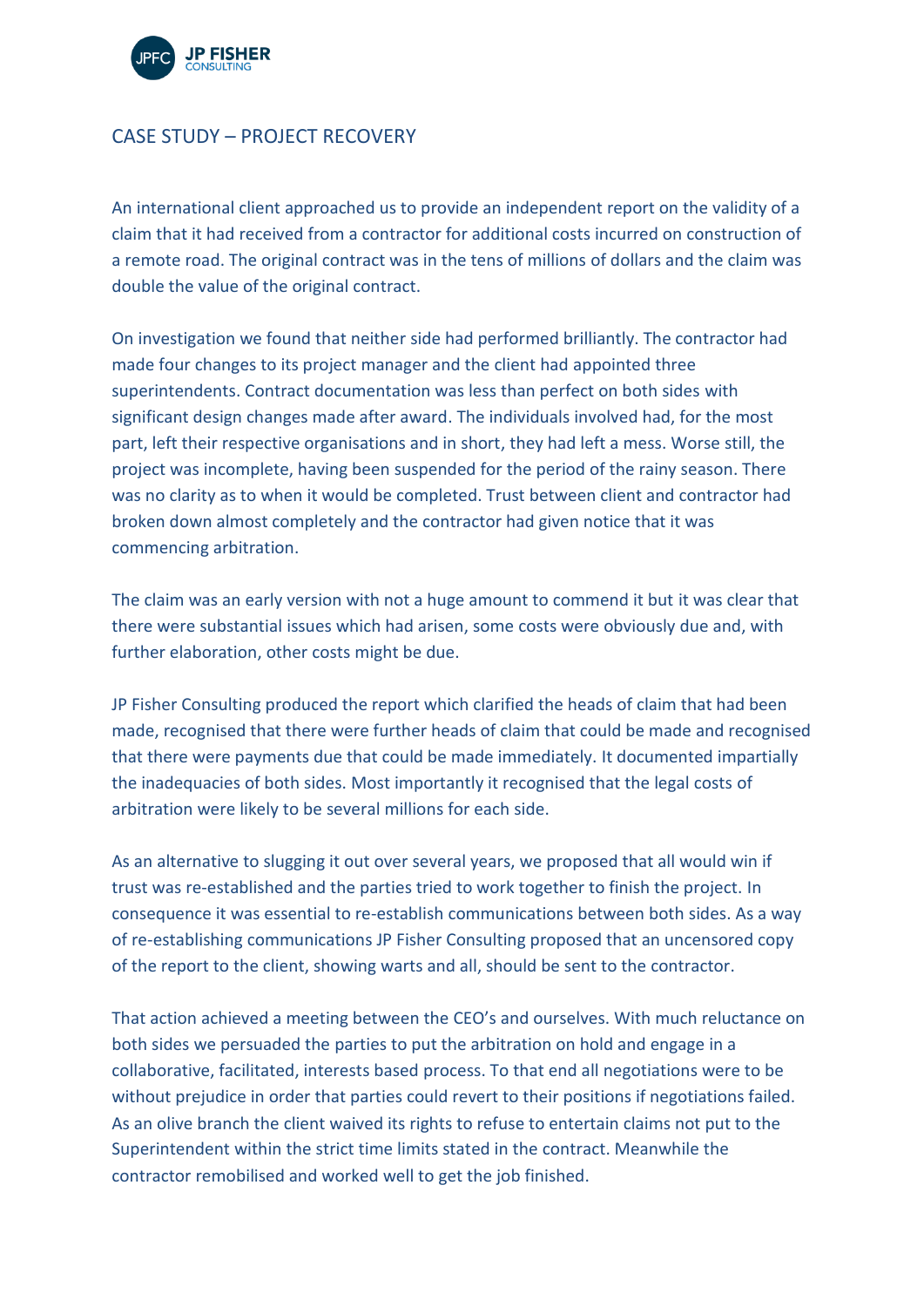

Each side brought in fresh negotiators who were road construction specialists. JP Fisher Consulting acted on behalf of the client during the negotiations. The negotiators had no previous on-site knowledge of the particular project but were able to retain those who did have that knowledge in their back office team. The advantages of using fresh negotiators were that they carried no emotional baggage and that they had a joint goal of successfully achieving a settlement rather than defending a cherished but often unsustainable position.

No lawyers were allowed at the negotiating table but each side had available a legal team to provide specialist advice on contractual interpretation. The advantage here was that engineering, by its nature, seeks a common outcome accommodating various technical requirements in a solution acceptable to all. The nature of lawyers in arbitration is to act positionally to seek a win for their clients. The negotiating teams, while recognising their loyalties to their own organisations, rapidly formed a bond with a common objective in settlement success.

The various construction programmes which had been developed at the construction stage were of limited value. In order to establish fair extensions of time, and flow on costs, it was agreed that the contractor would develop a new resourced construction programme as if starting again and agree it in fair discussion with the client negotiators. This was then used as the baseline programme from which delays and consequent effects on resourcing could be measured and also to complete the site works.

The team jointly teased out from the existing documentation a list of 68 individual claims. These formed the basis of all further negotiations. The negotiators met fortnightly, settling some claims, agreeing to withdraw others and using the time in between meetings to establish necessary evidence to be provided prior to the next meeting.

Where the negotiators could not agree on the contractual basis of a claim either party could put the issue to an independent expert who would provide a non-binding opinion. The fact that the opinion was non-binding was of great help. Non-binding opinions do not force people to accept but carry great moral weight. As a result in all cases the parties voluntarily accepted the opinions of the expert. Such voluntary acceptance created team spirit among potential rivals.

The parties agreed to keep the quantum of claims away from independent opinion. Value was resolved in workshops where the teams could jointly evaluate data on spreadsheets and diagrams projected on the wall. This produced remarkably good natured competition. Each side naturally wished to maximise or minimise financial amounts but in the context of agreed engineering parameters it was mostly possible to achieve fair resolution.